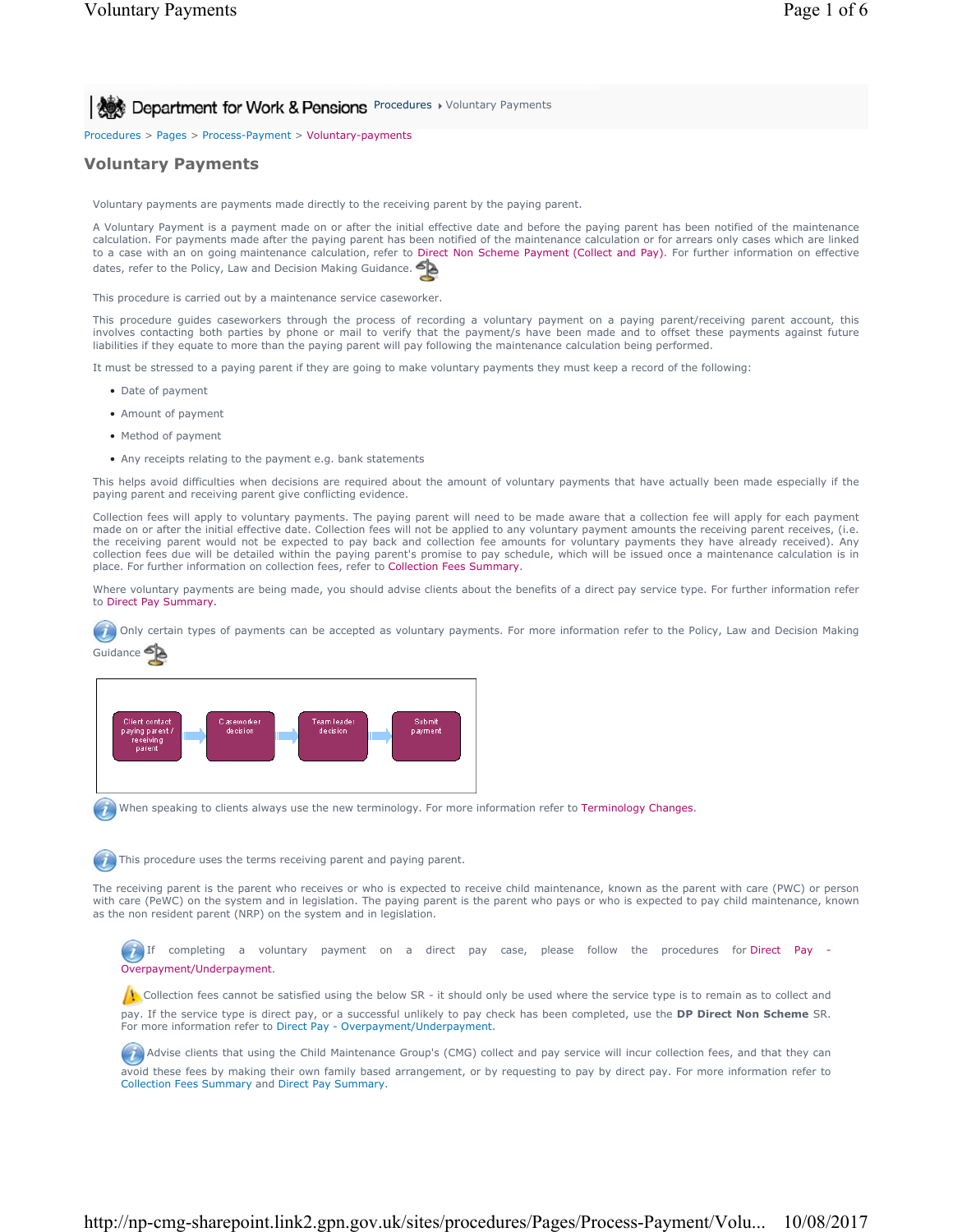## **Client contact paying parent/receiving parent**

1. When notification is received that a voluntary payment has been made from a paying parent to a receiving parent, check the service type on the case. If the service type is direct pay, for more information refer to Direct Pay - Overpayment/Underpayment. If the service type is collect and pay, create a service request (SR).

Raise the SR using the **NRP** account as it will not progress if raised using the **PWC** account.

- 2. From the drop down list select:
	- **Process = Payments**
	- **Area = Manage payment**
	- **Sub Area = Record voluntary payment**
	- **Reason = Voluntary Payment**

**Reason code must always be updated prior to updating SR Status to In Progress.** The paying parent should always be the source for a voluntary payment SR.

- 3. Update the Status of the SR to **In Progress**. An activity plan is created based on the method of payment.
- Navigate to the **Payments** dropdown list, select the **Payment Allocation** view then select the **New** button within the applet. Select the **NRP** 4. and the relevant **PWC BaNCS account number**.
- 5. Input the reported amount of voluntary payment made in the Amount Paid field.
- 6. **Contact the paying parent and receiving parent by phone to verify the payment and amount.** If the receiving parent verbally confirms the payment, no further verification is needed. Update the notes field and go to **COC/More Info** tab and update the **Activity plan outcome** field for the **Voluntary Payment confirmed by both parties** as **Yes**, enter your decision in the notes field then go to **Step 10**. If the receiving parent does not agree on the phone, update the **Activity plan outcome** field for the **Voluntary Payment confirmed by both parties** as **No** and issue CMSL2301 to the paying parent to request confirmation/evidence of the payments, then go to **Step 9**.

If contact is made to the paying parent by phone but not the receiving parent, issue CMSL2302 to the receiving parent only, to request confirmation/evidence of payments.

Set the SR **Status** to **Wait** for 14 days.

If all QCs are inactive due to the case status being **Arrears Only** or **Pending Closure** the necessary correspondence will not generate. Issue CMSL2301 and CMSL2302 manually by following the contingency process.

#### **Caseworker decision**

- 7. **If the paying parent or receiving parent do not respond, or if both do not agree to the voluntary payment, cancel the request and issue** CMSL2310 to the paying parent and CMSL2311 to the receiving parent. Update the **Activity Plan Outcome** field for the **Voluntary Payment confirmed by both parties** activity as **No**. Go to **Step 11**.
- 8. When the paying parent and/or the receiving parent respond, update the **Activity Plan Outcome** field for the **Voluntary Payment confirmed by both parties** activity as:
	- **Yes** (Both Parties Agree)

or

- **No** (One Party Disagrees)
- Make a decision on whether to process the voluntary payment using the information and evidence provided, e.g. bank statements, receipts. 9. Update the SR **Notes** field with the decision outcome and reason for the decision. For more information on decisions refer to the Policy, Law and Decision Making Guidance.

Accepting a Voluntary Payment is a discretionary decision, this includes making a Welfare of the Child Decision, for more information on

discretionary decisions including a verbatim statement to record in **Notes** refer to Policy, Law and Decision Making Guidance

10. Issue CMSL2308 – We've made a decision about a payment to the paying parent and CMSL2309 - We've made a decision about a payment to the receiving parent informing them of your decision and how you reached this.

Accepting a Voluntary Payment is a discretionary decision, this includes making a Welfare of the Child Decision, for more information on

discretionary decisions including a verbatim statement to record in **Notes** refer to Policy, Law and Decision Making Guidance

If you are issuing the above letters after accepting verbal confirmation of the payment, you do not need to set a wait status for a reply, in this scenario go straight to **step 15**.

If all QCs are inactive due to the case status being **Arrears Only** or **Pending Closure** the necessary correspondence will not generate. Issue CMSL2308 and CMSL2309 manually by following the contingency process. Consequence: If letters are not issued, clients will be unaware of the decisions made.

11. Set the SR **Status** to **Wait**, and set a **Wait** period of 14 days.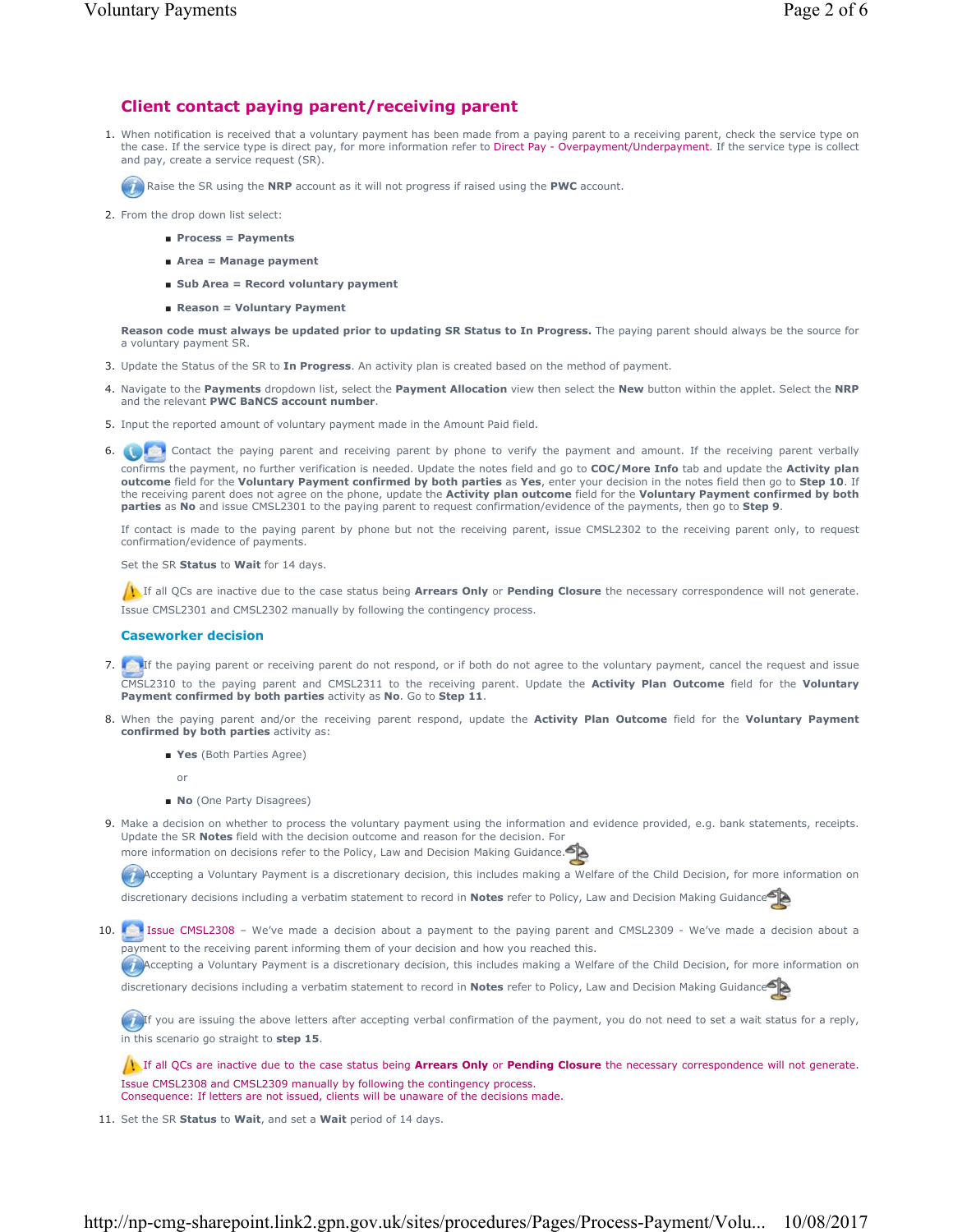- 12. Allow 14 days for a cooling off period. Both parties are given this time to contest the decision and provide further evidence if required. The 14 days is the desirable time for a cooling off period, however, it is discretionary and can be waived if both parties are in agreement.
- 13. Once the 14 days have passed or a response is received from both parties, set the SR **Status** back to In Progress, take the following appropriate action:
	- **Response Received** = adjust the amount, cancel or continue where appropriate
	- **No Response Received** = continue with original decision
- 14. If the evidence received from the paying parent or receiving parent:
	- Does not change the original decision go to Step 15.
	- Does change your original decision, adjust the amount input at **Step 5**.
	- To reject the voluntary payment request go to **Step 22**. Eg, if both parties do not agree or either party has not responded.

For more information on voluntary payments refer to the Policy, Law and Decision Making Guidance

- 15. Within the Payments tab, navigate to the Payment Allocation view then select Get Payment Allocation Details to view the active liabilities the paying parent has on BaNCS for the receiving parent account. Tick the **Select** box next to the liabilities to assign the voluntary payment to then select **Update Siebel**.
- 16. Assign the voluntary payment amount in the box next to each selected liability until the payment has been cleared, or has covered all of the liabilities, any excess is stored on the system for future liabilities. For more information on the payment hierarchy, please refer to Payment Hierarchy Summary.
- 17. Complete the **Amount Allocated** field next to each payment.

 $\Lambda$  Check the tasks tab to see if a previous approval task has already been sent. If it has, close and cancel the SR as raising another approval task will cause the SR to go into an error/critical-technical state, requiring an incident to be raised.

- 18. Send to the TL for authorisation:
	- Update the Resolution code to Voluntary Payments Accepted. This will automatically update the Status and Sub Status and send it for approval.
	- The task appears in the approver's work queue

To prevent the casegroup moving segments whilst awaiting TL authorisation set the Lock Assignment Flag. For more information on how to do this refer to BOM - Segments Summary.

### **Team leader decision**

The TL must review the SR and make a decision on the voluntary payment.

For more information on decision making refer to the Policy, Law and Decision Making Guidance

- 19. After viewing all the information, if you do not agree with the payment:
	- Go back to inbox, set the inbox **Status** to **Rejected**
	- Complete the **Comments** field for rejection reason
	- Return this to the caseworker
- 20. If you agree with processing the payment:
	- Set the inbox **Status** to **Approved**
	- Enter reasons for approval
	- Return to caseworker

Ensure that you have checked all of the details of the voluntary payment are correct before completing the approval.

21. When the authorisation request has been processed by the TL record the decision in the **Notes** field on the SR.

### **Caseworker action**

22. When the authorisation request has been processed by the team leader, check whether the SR has returned with the original information populated. If it has not, select the **Query** button above the **PWC BaNCS Account Number** applet then select **Go**, once the details are visible record the decision in the **Notes** field on the SR.

Once returned by the team leader, do not change SR Status as this will cause TL decision to no longer be visible. Case worker will be unable to re-enter this information and will be unable to progress with this SR.

If it the TL rejects the SR due to caseworker error cancel the SR. Create a new SR and amend any errors you have made and resubmit this for TL approval.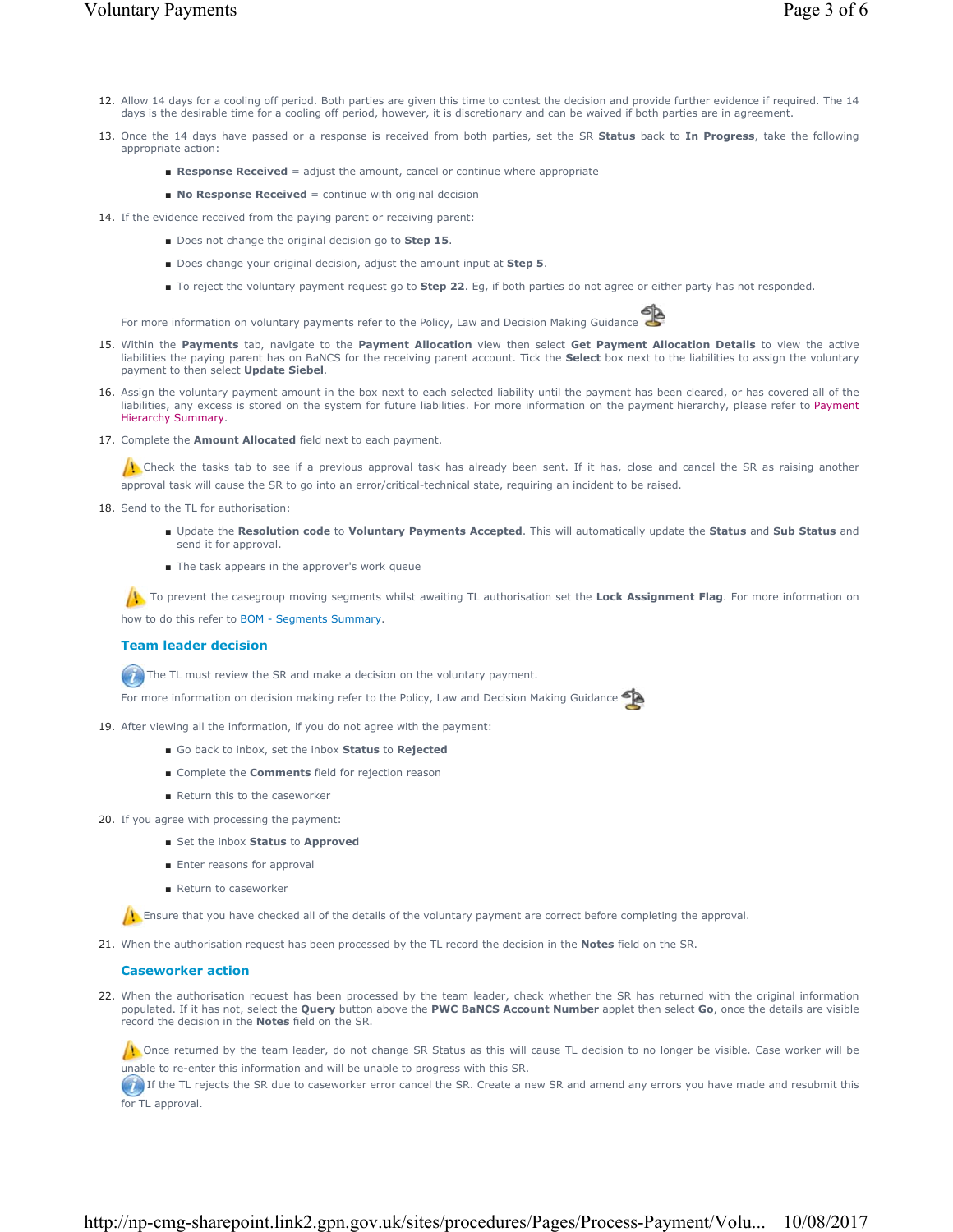- 23. If **Rejected** Issue clerical letters CMSL2316 to the paying parent and CMSL2317 to the receiving parent informing them of the final decision to reject the voluntary payment request. Both CMSL2316 and CMSL2317 require a team leader (TL) check.
- 24. Update the SR **Status** to **Closed**.
- 25. If **Accepted** Issue clerical letters CMSL2316 to the paying parent and CMSL2317 to the receiving parent informing them of the final decision to accept the payment and set it off against current and future liabilities. Both CMSL2316 and CMSL2317 require a team leader (TL) check. Consequence: If letters are not issued, clients will be unaware of the adjustments being completed and that PP could be potentially paying a higher amount than required

If the payment was confirmed verbally and a 14 day wait period was not applied, the above letters will not be required.

# **Submit payment**

**Before continuing check that the selected liabilities have not been satisfied since the SR was generated. If they have, cancel the SR and restart the process selecting new liabilities.**

- 26. If accepted, from the **Payments** tab, **Payment Allocation** view update the **SR** resolution code again to **Voluntary Payment Accepted**.
- 27. Select **Submit Payment Allocation Details** BaNCS is updated with the voluntary payment.

Where voluntary payments mean the Paying Parent has overpaid, future Promise to Pay schedules take the overpayment into account and are adjusted automatically by the system. This means that excess voluntary payments are deducted from future ongoing maintenance.

To ensure this has taken place go to the Paying Parent record and select **Financial Accounts**. Drill down on the Financial Account Number and select the Receiving Parent the voluntary payment was paid to. Within the **PWC Balances** applet, the amount should be recorded in the **Excess Payment Amount** field.

28. Update the **Status** to **Closed** and close the SR.

**Ensure all activities are closed, the SR will not close if any activity remains open.** 

- 29. To issue a new P2P schedule create a new SR on the case, from the dropdown select:
	- **Process = CofC**
	- **Area = Change Method Of Payment**
	- **Sub-Area = Change Method Of Payment From**
- Set the SR to **In Progress** and enter the **Source**, the **Source** is the person who is reporting the change in the **Last Name** and **First Name** 30. fields of the SR, from the **Source** dropdown select their role on the case e.g. NRP or PWC.
- In the **CoC More Info** tab enter the details of the paying parent in the **Subject Details** field and select **NRP** from the **Subject Type** 31. dropdown.
- 32. Update the **Resolution Code** to **CoC Accepted**, this generates a **Perform Calc** child SR.
- 33. From the Perform Calc SR, issue letter CMSL4080 to the paying parent and issue CMSL4081 to the receiving parent, the letters have the new P2P information.

If the P2P schedule contains debt not owed to the receiving parent, letter CMSL4081 must be clerically issued.

When the method of payment from is DEO, users should be reminded to input the DEO NDR details again. Contact both clients to confirm that the adjustment has been completed.

34. Once you have completed the letters, close both SR's the following day to allow the letters to be issued, update the **Status** to Closed and the **Sub Status** to **Complete**. Ensure all activities are closed as the SR will not close if any activity remains open.

#### Welfare of the Child

#### **Recording Welfare of Child Consideration: No Negative Impact**

A standard form of wording can be used to record the welfare of the child consideration in cases where there is no evidence to suggest that the discretionary decision will have an unduly negative impact on:

- contact between either parent and any child affected by the decision;
- the living standards of any child affected by the decision;
- the relationship between any child affected by the decision and their parent(s) / siblings;
- any other aspect of the child's general health / wellbeing.

In these circumstances, a standard entry can be recorded in Notes as follows:

**Please be aware that the children listed below may not relate to or be known to this case participant.**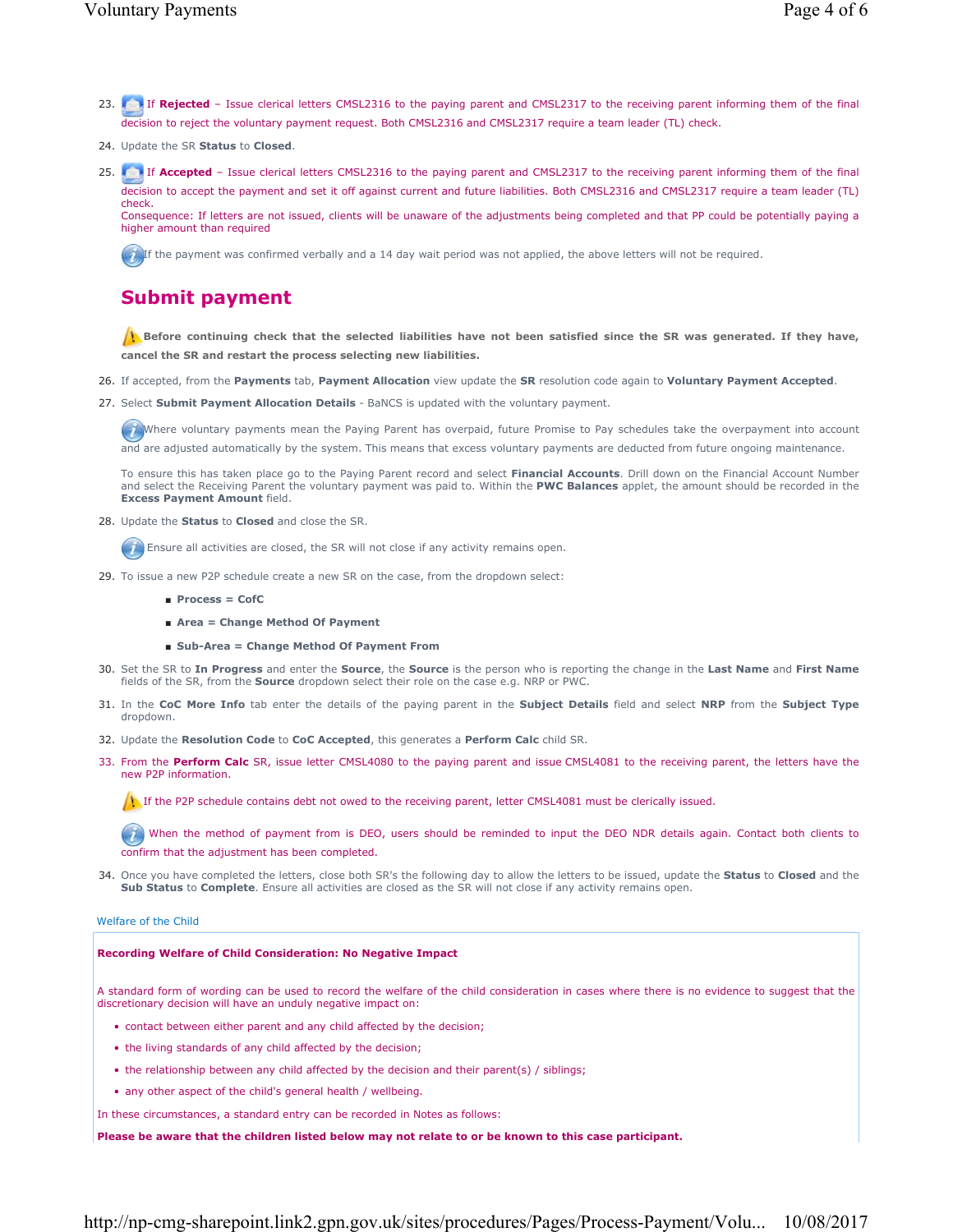**Insert details of the discretionary decision being made** (e.g. Decision to impose a DEO)

**In making the above decision, I have considered all the available evidence and information, taking into account Section 2 of the Child Support Act 1991 and operational guidance on this issue.**

**I am satisfied that there is no evidence to suggest the decision being made will have a negative impact on the welfare of (insert names of all children whose welfare has been considered).**

For more information on discretionary decisions and recording welfare of the child decisions along with some examples of discretionary decisions refer to Policy Law and Decision Making Guidance.

#### **Recording Welfare of Child Consideration: Negative Impact Identified**

Full details of the welfare of the child consideration must be recorded in all cases where there is evidence to suggest that the discretionary decision being made will have a negative impact on a child that it affects.

The fact that a potentially negative impact has been identified does not mean that a different discretionary decision will necessarily be made, but the reasons for the decision must be recorded as below.

Entries must always start with: **Please be aware that the children listed below may not relate to or be known to this case participant.**

**Full details must then be recorded of:**

- **the names of the children that have been considered;**
- **the reasons underlying the decision;**
- **the evidence that has been considered; and**
- **the weight that has been given to it.**

For more information on discretionary decisions and recording welfare of the child decisions along with some examples of discretionary decisions refer to Policy Law and Decision Making Guidance.

CMSL2301 Please confirm a payment has taken place – paying parent

Letter to the paying parent informing them that a direct non scheme payment has taken place.

All fields in this letter are system generated, no manual intervention is required.

#### CMSL2302 Please confirm a payment has taken place – receiving parent

Checking with receiving parent that they agree that a voluntary payment has been made - amount and allocation. If paying parent & receiving parent cannot agree, this process is stopped and voluntary payment is rejected.

All fields in this letter are system generated, no manual intervention is required.

#### CMSL2308 Our decision about a child maintenance payment – paying parent

Inform paying parent that a direct non scheme payment has been accepted - amount and allocation - and liability altered.

All fields in this letter are system generated, no manual intervention is required.

CMSL2309 Our decision about a child maintenance payment – receiving parent

Inform receiving parent that a direct non scheme payment has been accepted - amount and allocation.

All fields in this letter are system generated, no manual intervention is required.

#### CMSL2310 Our decision about a child maintenance payment – paying parent

Inform paying parent that a direct non scheme payment has been rejected.

Under the sub heading 'Our decision about a child maintenance payment' use one of the following:

- If the receiving parent has provided evidence to show they have not had the payment, use the paragraph 'If PWC gives evidence they did not receive this payment'
- If the receiving parent does not agree that the payment was for child maintenance, use the paragraph 'If PWC does not agree that the payment was intended as child maintenance'
- If the receiving parent failed to provide any evidence, use the paragraph 'If NRP did not provide evidence'

Once completed review the letter to ensure the correct information is provided.

### CMSL2311 Our decision about a child maintenance payment – receiving parent

Inform receiving parent that a direct payment has been rejected. If rejected, reason will be that the receiving parent does not agree.

Under the sub heading 'Our decision about a child maintenance payment' use one of the following: